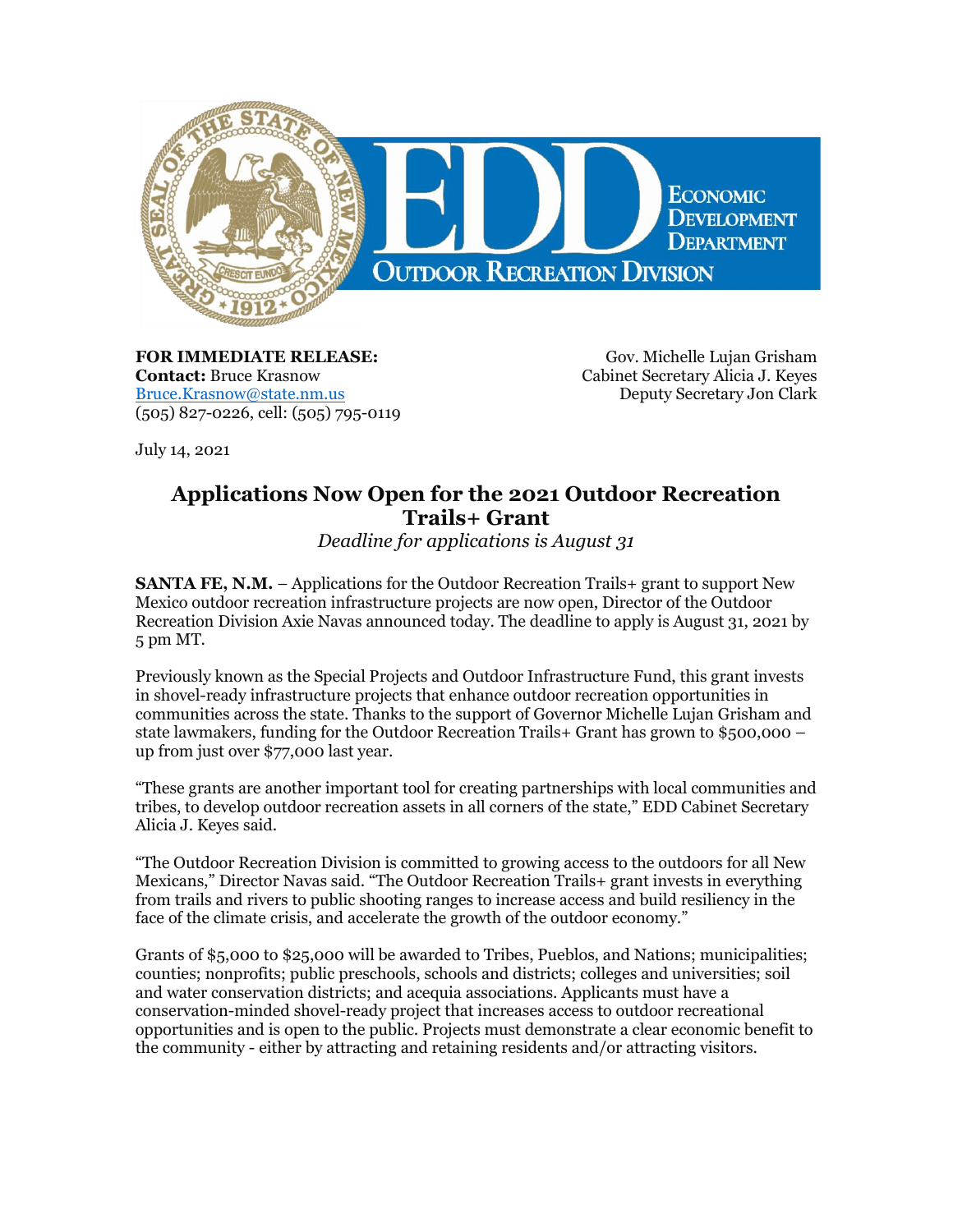Last year, the state granted funds to six projects for a total of \$77,689. Combined, these projects will create almost 100 full-time, part-time, and seasonal employment over the next two years and generate an additional \$304,353 in matching assistance. [Learn more about last year's recipients](https://r20.rs6.net/tn.jsp?f=001XodFPId4OBPkL6CzXL8nFmyewK4EceteAR4RxRw9o6AbfUANG5LPBHtyfHpd_LiIEfulbt3AXPd-M9y6xkdnP47p1nlC1ypwNCTA_d3A5Mh3Jbiz3VI6_VWQKEkcJGQ_k_FO6cjPAcJGxdulGKzrf4HybHGijI3YHdv-W8wgdCnyxLDxAq8mDSa_gKUYHCoThxdCrSRi2u4OlmJRtKq97Rptccc_u-kp&c=drB2Iq6c5IMsDMkS-WDpxaJFv6d8DVkfY-CjvheFW26UGON7q0z94g==&ch=hpNUczkHWbXrkhe9OtmMpoVjpkXkVSQK-s3iP8OGcdtRFy3sLYVjsA==).

Types of eligible projects this grant supports include creation of outdoor classrooms, park improvements, restoration or conservation projects, creation of river or other water access, signage projects (wayfinding, educational, etc.), trailhead improvements, and trail work (enhancement, creation, etc.) projects among others.

[To learn more about eligibility requirements you can view the full grant guide here.](https://r20.rs6.net/tn.jsp?f=001XodFPId4OBPkL6CzXL8nFmyewK4EceteAR4RxRw9o6AbfUANG5LPBON2PYMuwYTwqfTyVcKEyzRDVPbIHPwUIgyDW7PrrDGD1mXAFMMASzgqswSXvLx2a-roRQKcxMDtyZPnx0YohGXJ4WPghmJYVnxYEVxi3wUcsSkTt8qABNEHH6NQVQyeQL8CPFFZUDq3V6D65Lj5j7HuOz3iV8dIBibgXJbFYLo078GOoSf0UbI=&c=drB2Iq6c5IMsDMkS-WDpxaJFv6d8DVkfY-CjvheFW26UGON7q0z94g==&ch=hpNUczkHWbXrkhe9OtmMpoVjpkXkVSQK-s3iP8OGcdtRFy3sLYVjsA==)

[Apply here.](https://r20.rs6.net/tn.jsp?f=001XodFPId4OBPkL6CzXL8nFmyewK4EceteAR4RxRw9o6AbfUANG5LPBPcUekSIf4HAZGRTiXJJnShC6ABruBaviS4EtKpTI-snWGyB56DCnjV28YwbMEryGSbjEO1pckVapYeKxBUvp5ZKvWiMnJR9oXDuug_kFG-rWAsPLk4rq8A=&c=drB2Iq6c5IMsDMkS-WDpxaJFv6d8DVkfY-CjvheFW26UGON7q0z94g==&ch=hpNUczkHWbXrkhe9OtmMpoVjpkXkVSQK-s3iP8OGcdtRFy3sLYVjsA==)

[Learn more about ORD and its other grant programs here.](https://r20.rs6.net/tn.jsp?f=001XodFPId4OBPkL6CzXL8nFmyewK4EceteAR4RxRw9o6AbfUANG5LPBMnGVoPXk27J25lVCoFb0xoPYfmhFDT--gSzvublKC-Ax74bu7xR0jNHU8QVlln2gBifb4tzdE953zCPHMMHFSb2xLerw3e4UYFxhgPUj6VGfVaOTOK8h31kRyhsp3cSYg==&c=drB2Iq6c5IMsDMkS-WDpxaJFv6d8DVkfY-CjvheFW26UGON7q0z94g==&ch=hpNUczkHWbXrkhe9OtmMpoVjpkXkVSQK-s3iP8OGcdtRFy3sLYVjsA==)

If you need assistance, please contact Alyssa Renwick, Project Coordinator of the Outdoor Recreation Division, at 505-795-1792 or email [alyssa.renwick2@state.nm.us.](mailto:alyssa.renwick2@state.nm.us)

[Sign up to get the ORD bi-weekly e-newsletter!](https://r20.rs6.net/tn.jsp?f=001XodFPId4OBPkL6CzXL8nFmyewK4EceteAR4RxRw9o6AbfUANG5LPBL_1Lb5sjXqYTDwg8Jng3fFRa5Esmz4TDSePnvSYvrsXxn-Ysqmy2wb-Rr8GyUUtfIycgL9xTbgQPu5WwUm1K1Ly2ZWQrayrMv7Fngw33jg-&c=drB2Iq6c5IMsDMkS-WDpxaJFv6d8DVkfY-CjvheFW26UGON7q0z94g==&ch=hpNUczkHWbXrkhe9OtmMpoVjpkXkVSQK-s3iP8OGcdtRFy3sLYVjsA==)

###



*2020 grant recipient Santa Fe Conservation Trust. La Tierra Chili Line Trail - volunteers complete a retaining wall to support one side of a wooden footbridge (May 2021).*